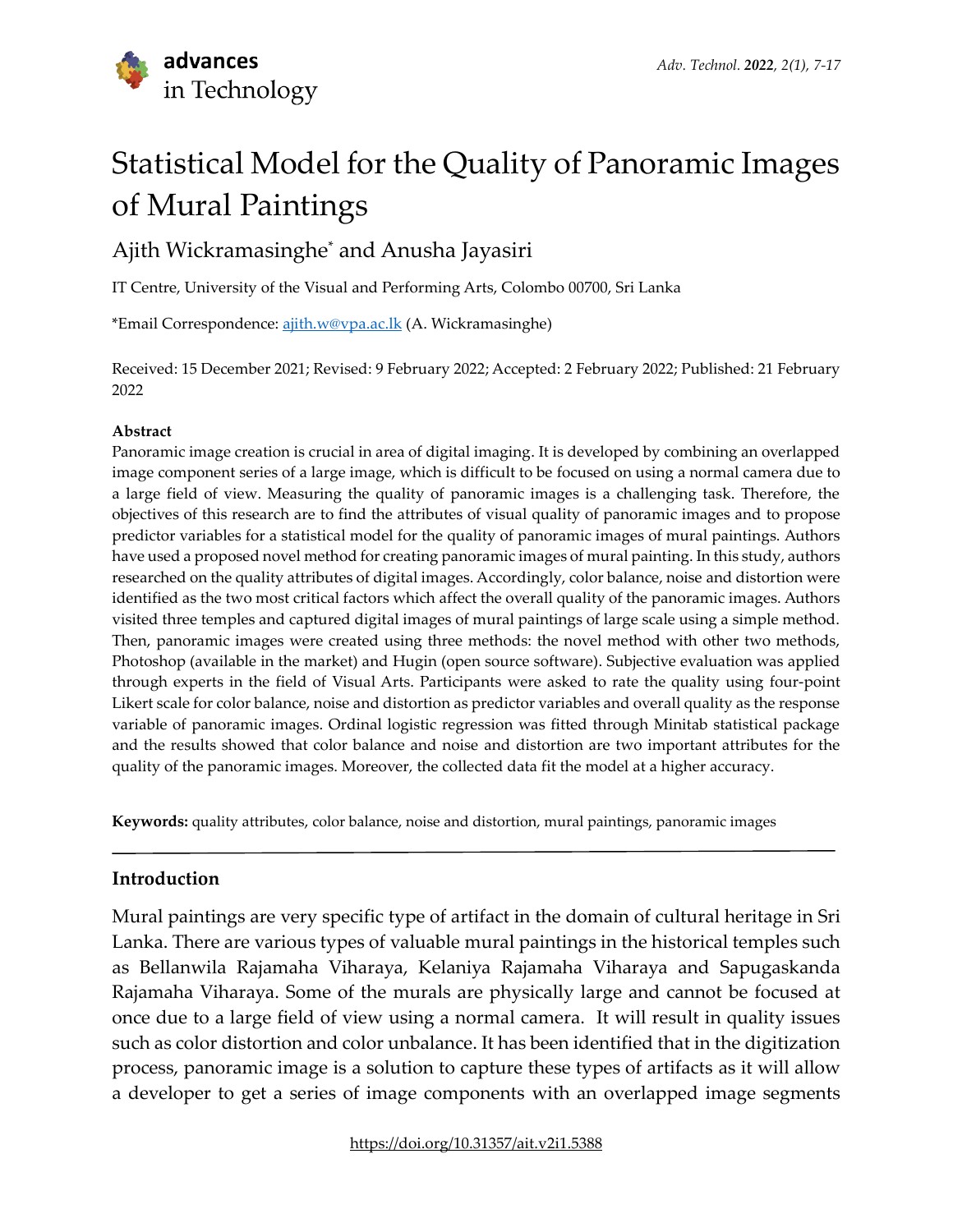without focusing the entire image as a single entity. However, it is very important to check the level of the quality of final product to ensure the effectiveness and integrity of the digitization process. Therefore, it is very important to consider the quality aspect of the artifacts.

The general definition of image quality is the integrated perceptions of the overall degree of excellence of an image [1]. Janssen [2] defined the quality in the context of visualcognitive systems to be the degree to which the image is both useful and natural. According to this definition, the accuracy of the internal representation of the image is called the usefulness of an image. Further, degree of correspondence between the internal representation of the image and knowledge of reality as stored in memory is called the naturalness of an image. In most of the instances, digital image quality depends on who is looking at for the image and for what purpose. Accordingly, the term image quality describes an overall visual impression as a single entity. Further, the various qualityrelated perceptions define several dimensions of overall image quality [1]. Therefore, it can be defined as multiple components, called image quality attributes which describe the overall perceptions such as sharpness, noisiness, and colorfulness. Therefore, the objectives of this research are to find the attributes of visual quality of panoramic images and to propose predictor variables for a statistical model for the quality of panoramic images of mural paintings.

## **Research Methodology**



**Figure 1.** Steps of research on quality attributes for panoramic images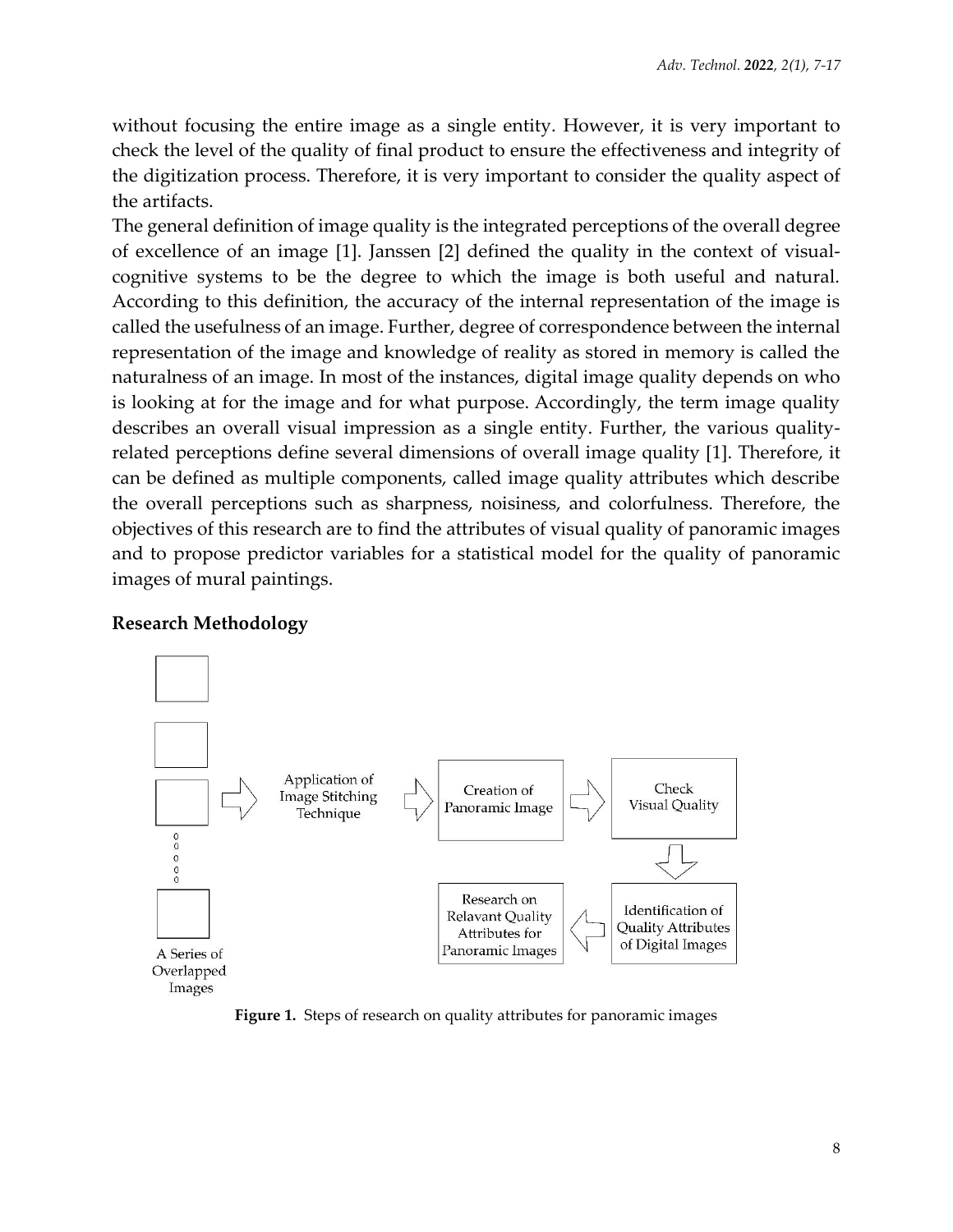

**Figure 2**. Identification of predictor variables for a statistical model for the quality of panoramic images of mural paintings

Figure 1 shows the application of stitching technique for a series of overlapped images and creation of some panoramic images. Authors identified that there are some quality issues of the panoramic images created by using existing methods. The quality attributes of digital images were identified by doing research. Further, the research direction was focused to identify the most relevant quality attributes of panoramic images [3, 4] and the challenges of quality assessment [5]. Figure 2 shows a series of image components of physically large murals which was captured by using a simple approach for creating panoramic images. In addition to that, it has been identified that no reference image for the panoramic image for objective evaluation. Therefore, subjective evaluation approach will be used in this context. So, a requirement has been risen to apply a quality method in the creation of panoramic images. Accordingly, it was selected an already proposed novel method which ensures the development of quality panoramic images. As a one of the major activities in the research methodology, authors tested two other software tools and observed the inconsistencies of the created panoramic images in the area of color balance and noise and distortion with respect to the authors' perspectives. Hence, it would be more justifiable and confident, if there is a possibility to get expert perceptions to justify the level of correctness of the observation and conclusion taken by the authors related to the final quality of the panoramic images. Therefore, it was planned to evaluate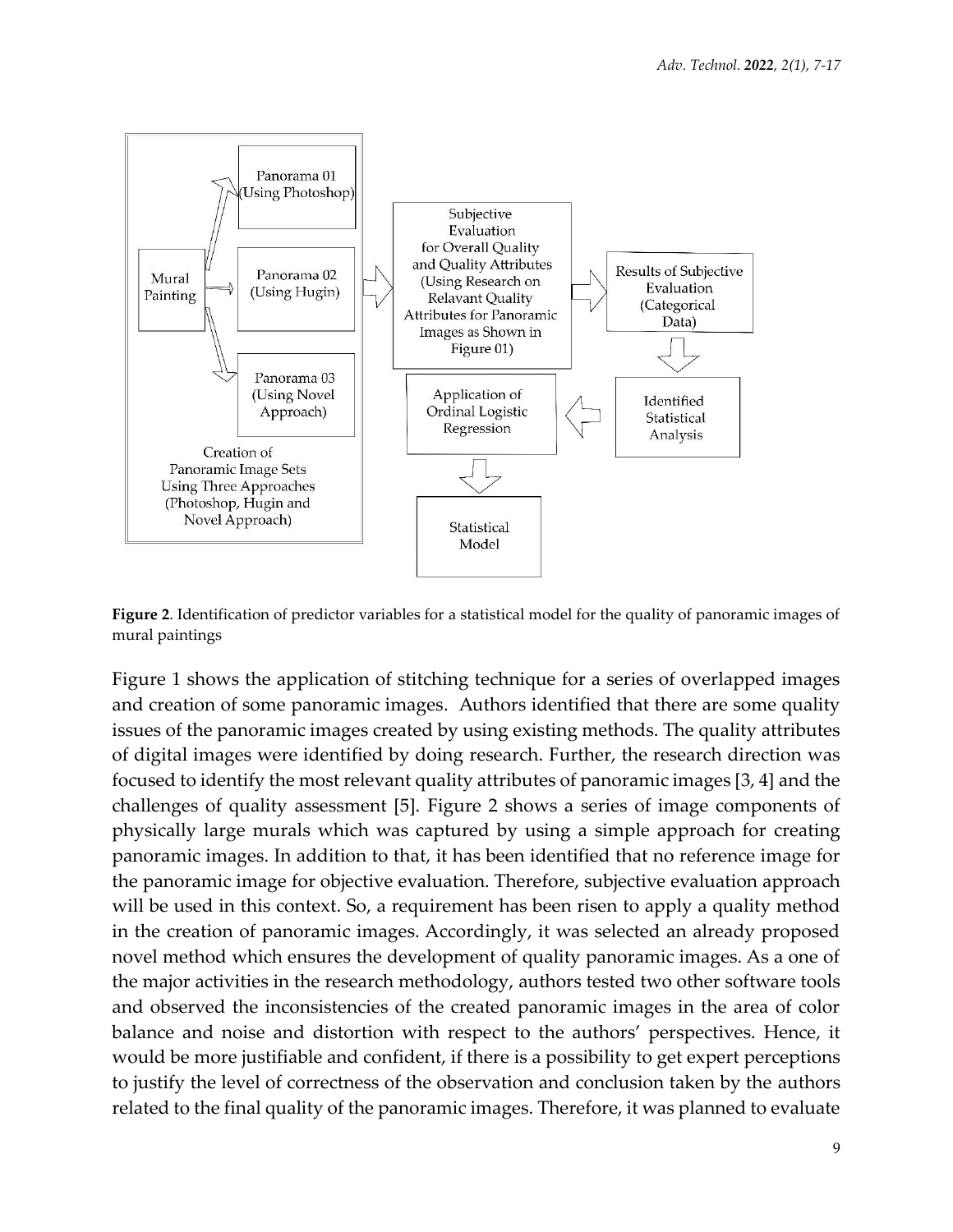the panoramic images created with two tested software: Photoshop and Hugin parallel with the evaluation of panoramic images using the new method. In this case, subjective evaluation of the created panoramic images will be done as Method A, Method B and Method C rather than directly saying their method names. This mechanism will avoid the biasness of the quality perspectives of the participants. Accordingly,  $5 \times 3$  panoramic images were created by applying the already proposed novel method and the two software tools (5 panoramic images for each method).

After that, the quality assessment of above panoramic images was done using subjective evaluation. Consequently, a qualitative data set was obtained after the quality assessment. Then, authors opened the avenues to analyze this data set with an objective to propose predictor variables for a statistical model for the quality of panoramic images of mural paintings using a more accurate novel method.

## *Research on quality attributes of panoramic images*

Authors researched on the quality of digital images. It was identified that there is a quality theory introduced by Engeldrum and Bartleson [6, 7 and 8]. This theory explains that the overall quality model can be established by using a most crucial set of quality attributes of an image [9, 10]. Accordingly, authors researched on the quality factors of digital images and identified the most relevant quality attributes of panoramic images by considering the nature and the theoretical background of such images [11, 12]. Specially, it was well studied the underline theory of creating panoramic images, called image stitching. Matthew and David concern the problem of fully automated panoramic image stitching and talk about two categories of literature called direct and feature based techniques. It describes an invariant feature-based approach with several advantages over previous approaches. One of the important facts of this research is the ability to match image sequence despite rotation, zoom and illumination change in the input images. Furthermore, a high-quality result is taken using multi-band blending to render seamless output panoramas. In this research, steps for creating a panoramic image are described as feature matching, image matching, Robust Homography Estimation using RANSAC, applying probabilistic model for image match verification [13]. This is a research that is presented an automated panoramic image stitching. It is different than previous approaches. The problem of fully automatic construction of panorama has been considered by the Brown and Lowe. The paper has presented a novel system for the above problem by using SIFT algorithm. That system is robust to the illumination condition, camera zoom [14]. Szeliski explains how the image stitching techniques evolved from the past up to the modern level of techniques. Techniques such as image alignment, global alignment are some of the millstones in the techniques developments which were resulted to enhance the quality of the panorama creation process. Further, it has been pointed out the main issues such as seams, blurring effect of the final output as a result of the presence of parallax, lens distortion, scene motion, and exposure differences of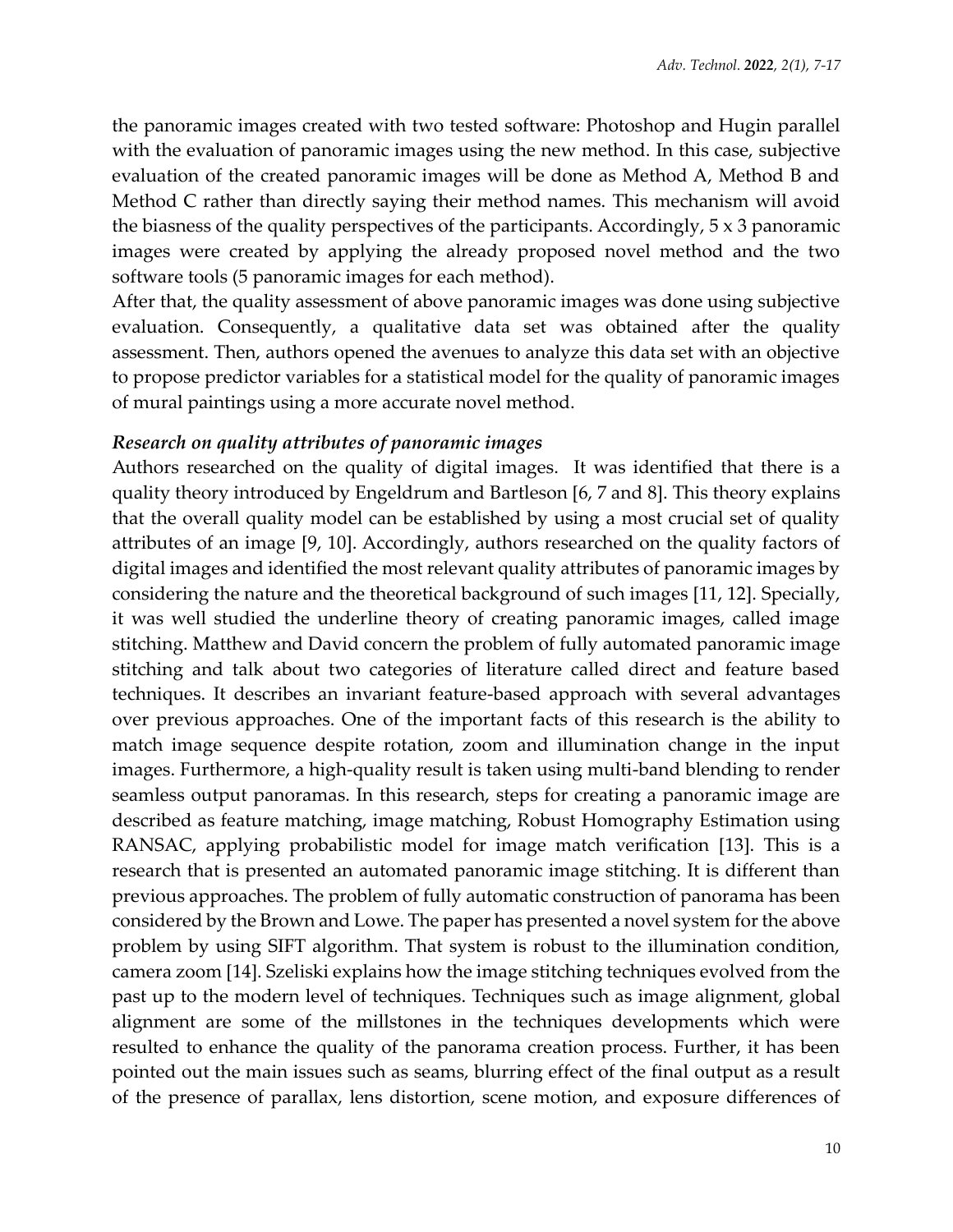panoramas [15, 16]**.** Accordingly, it was identified that color balance, noise and distortion are main three factors which are highly significant in area of panoramic images [17]. Actually, noise and distortions are two factors which are tightly bound as a one factor in the context of display at the time of evaluation of the visual quality of a digital image. Therefore, these two factors were considered as a single factor at the evaluation.

## *Mural painting capturing and developing panoramic images of mural paintings*

Authors visited three temples in Sri Lanka to shoot large mural paintings. The existing murals were captured using a good quality mobile phone camera. As it has been planned to create panoramic images for large murals, there was a requirement to get separate portions (tiles) of the same image which are overlapped. Accordingly, a series of digital image portions were taken covering all available murals in the temples and stored them separately at this capturing process. Authors created odd number of panoramic image sets (in this research 05 sets) for each software tool by using the facility available in those tools. Authors decided to select odd number of sets to avoid getting equal level percentages of preference frequencies for quality attributes at the subjective evaluation results. Accordingly, 5 x 3 panoramic images were obtained in this process.

## *Subjective evaluation for the quality of panoramic images*

An expert group of participants was selected for the subjective evaluation as there was no reference image available for the objective evaluation [18]. In this respect, evaluated participants were selected from the field of visual arts as it was a requirement to get the individual knowledge perceptions related to the quality attributes. Accordingly, the researchers were able to find 15 experts from the faculty of visual arts for the evaluation. The panoramic image sets were demonstrated to the panel of expertise individually under three methods (software tools) separately and they were asked to rate the level of quality attributes of individual images against color balance, noise and distortion quality attributes and the overall quality. The rates selected for color balance and overall quality are Excellent (E), Good (G), Average (A) and Poor (P). The rates for the noise and distortion are No noise (N), Average (A), High (H) and Too Much (T). At the completion of the evaluation, it was able to obtain a qualitative data set under three methods.

## *Analysis of the data*

It was researched to identify a suitable method to develop the quality model for the panoramic images. It is required to identify the association between predictor variables and responses variable for the purpose of building a model. This type of association can be measured by applying the techniques in area of statistics. Regression analysis in statistics is one of the suitable techniques to measure the association and check the level of significance of predictor variables for a response variable. Accordingly, it was identified that regression model in statistics [19] is one of the suitable models. Authors analyzed the nature and behavior of obtained data set. A categorical variable is a variable which has a measurement scale consisting of a set of categories. Any data type that can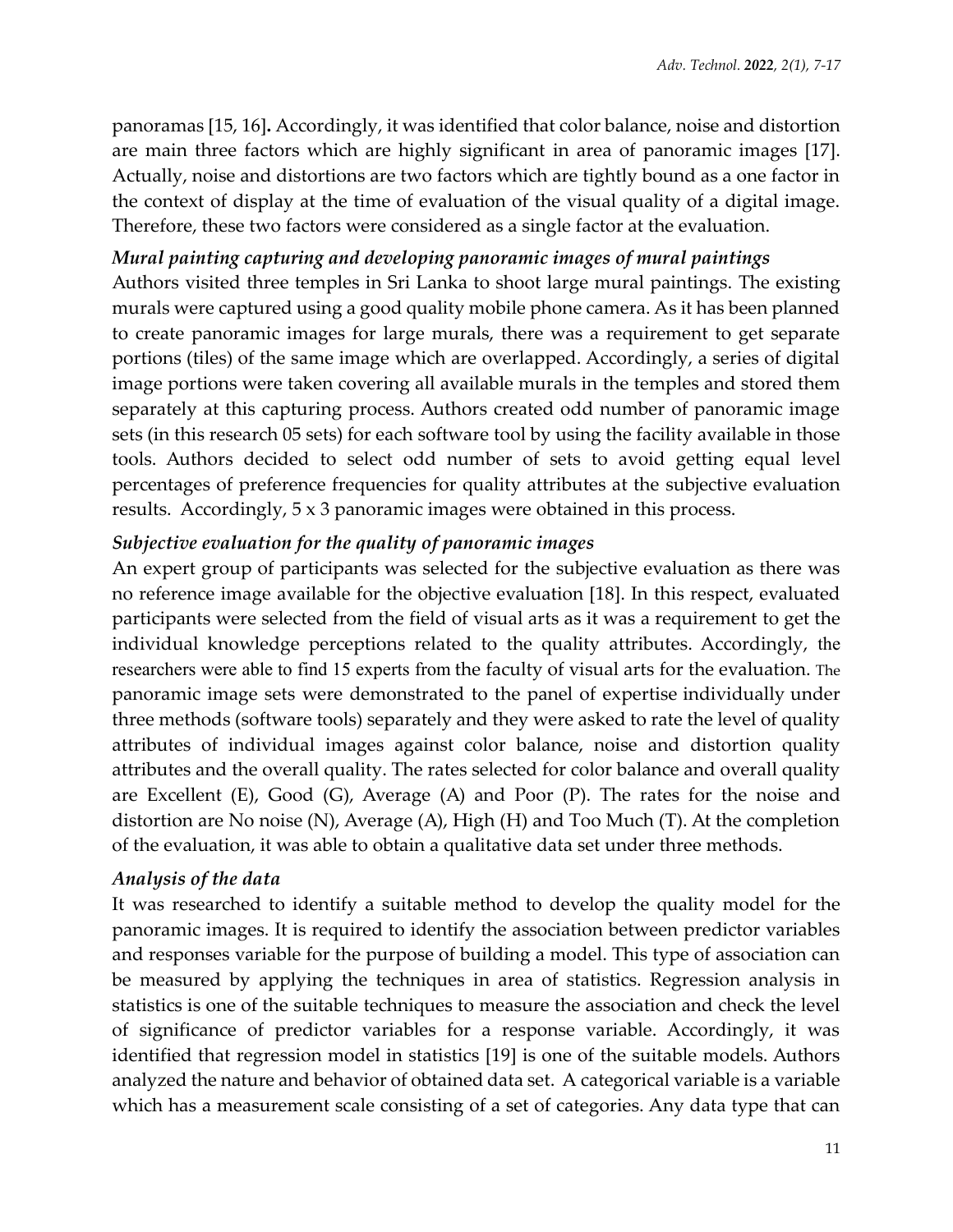be applied as categorical variable is defined as the categorical data [20, 21]. There are two types of categorical variables depending on the type of measurement scale. Ordinal variable is one of the two types having ordered scales. Many categorical scales have a natural ordering. Some of the examples for ordinal variables are response to a medical treatment (excellent, good, fair, and poor), overall quality of a painting (excellent, good, average, and poor) and the level of a course (advanced, intermediate, basic). Categorical variables having unordered scales are called nominal variables. Examples are mode of transportation (car, bicycle, bus, lorry, and three wheel), type of music (classical, country, folk, jazz, and rock), and type of hair color (brown, black, other). Authors analyzed the obtained qualitative data set and it was identified that this data set can be defined as categorical data. Categorical data can be analyzed using statistical methods. Further, according to the statistical theory, obtained data are defined as ordinal categorical data because they are ordered and under three categories (color balance, noise and distortion and overall quality) [22, 23, and 24]. Authors, researched on a suitable regression model for this type of data and identified that ordinal logistic regression method can be applied to find the significance of the independent and dependent variables of the statistical model.

## **Results and Discussion**

The objective of the evaluation is to find a set of predictor variables for a statistical model for the quality of panoramic images of mural paintings. Ordinal logistic regression model was applied for the regression as there are four ordered categories of data (Excellent, Good, Average and Poor). Minitab statistical package was selected for the evaluation.

| Variable        | Value     | Count |
|-----------------|-----------|-------|
| Overall Quality | Excellent | 16    |
|                 | Good      | 46    |
|                 | Average   | 12    |
|                 | Poor      |       |
|                 | Total     | 75    |

**Table 1.** Response Information

Table 1 shows the frequencies of responses of overall quality in the created panoramic images using the proposed method with respect to four ordered categories of data (Excellent, Good, Average and Poor) with the total number of frequencies(count).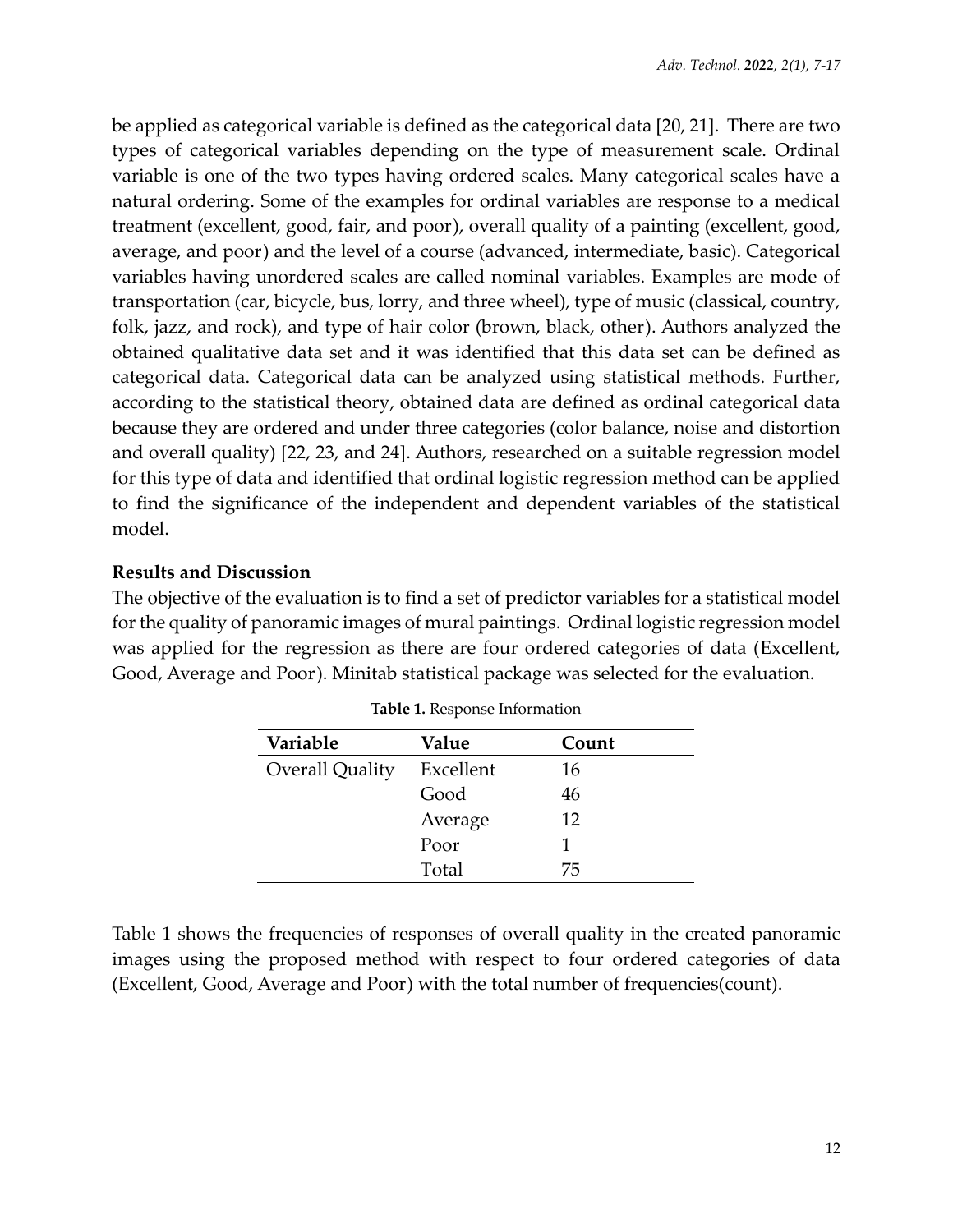| Predictor     | Coef       | <b>SE Coef</b> | Z       | ${\bf P}$ | Odds  | 95 % CI |       |
|---------------|------------|----------------|---------|-----------|-------|---------|-------|
|               |            |                |         |           | Ratio | Lower   | Upper |
| Const(1)      | 1.55373    | 0.705252       | 2.20    | 0.028     |       |         |       |
| Const(2)      | 7.78226    | 1.46466        | 5.31    | 0.000     |       |         |       |
| Const(3)      | 44.7692    | 6276.88        | 0.01    | 0.994     |       |         |       |
| Color balance |            |                |         |           |       |         |       |
| Good          | $-2.96381$ | 0.807985       | $-3.67$ | 0.000     | 0.05  | 0.01    | 0.25  |
| Average       | $-6.68428$ | 1.41653        | $-4.72$ | 0.000     | 0.00  | 0.00    | 0.02  |
| Poor          | $-43.3778$ | 6276.88        | $-0.01$ | 0.994     | 0.00  | 0.00    | *     |
| Noise and     |            |                |         |           |       |         |       |
| Distortion    |            |                |         |           |       |         |       |
| Average       | $-1.80365$ | 0.722281       | $-2.50$ | 0.013     | 0.16  | 0.04    | 0.68  |
| High          | $-19.5932$ | 4454.98        | $-0.00$ | 0.996     | 0.00  | 0.00    | *     |

Log-likelihood =  $-35.545$ 

Table 2 demonstrates the most important statistics in this regression analysis. It shows the level of significance of the categories of color balance and noise and distortion to the overall quality of the panoramic image. The P values of "Good" and "Average" categories of color balance predictor variable are 0.000 and 0.000. Since the P value of the "Good" and "Average" categories are smaller than 0.05, it can be concluded that there are statistically significant associations between the "Good" and "Average" categories of the color balance and the overall quality. The P value of the "Poor" category of the color balance predictor variable is 0.994. Accordingly, the P value of the "Poor" category is higher than 0.05. Therefore, it can be concluded that there is no statistically significant association between "Poor" category of color balance and the overall quality. The P value of the "Average" category of the noise and distortion predictor variable is 0.013. Accordingly, since the P value of the "Average" category is smaller than 0.05, it can be concluded that there is statistically significant association between the "Average" category of the noise and distortion and the overall quality. Furthermore, The P value of the "High" category of the noise and distortion predictor variable is 0.996. Accordingly, since this P value is greater than 0.05, it can be concluded that there is no statistically significant association between "High" category of noise and distortion and the overall quality.

This regression table implies that there is a statistically significant model between the predictor variables: "Good" and "Average" categories of color balance and the "Average" category of noise and distortion with the overall quality of the panoramic image.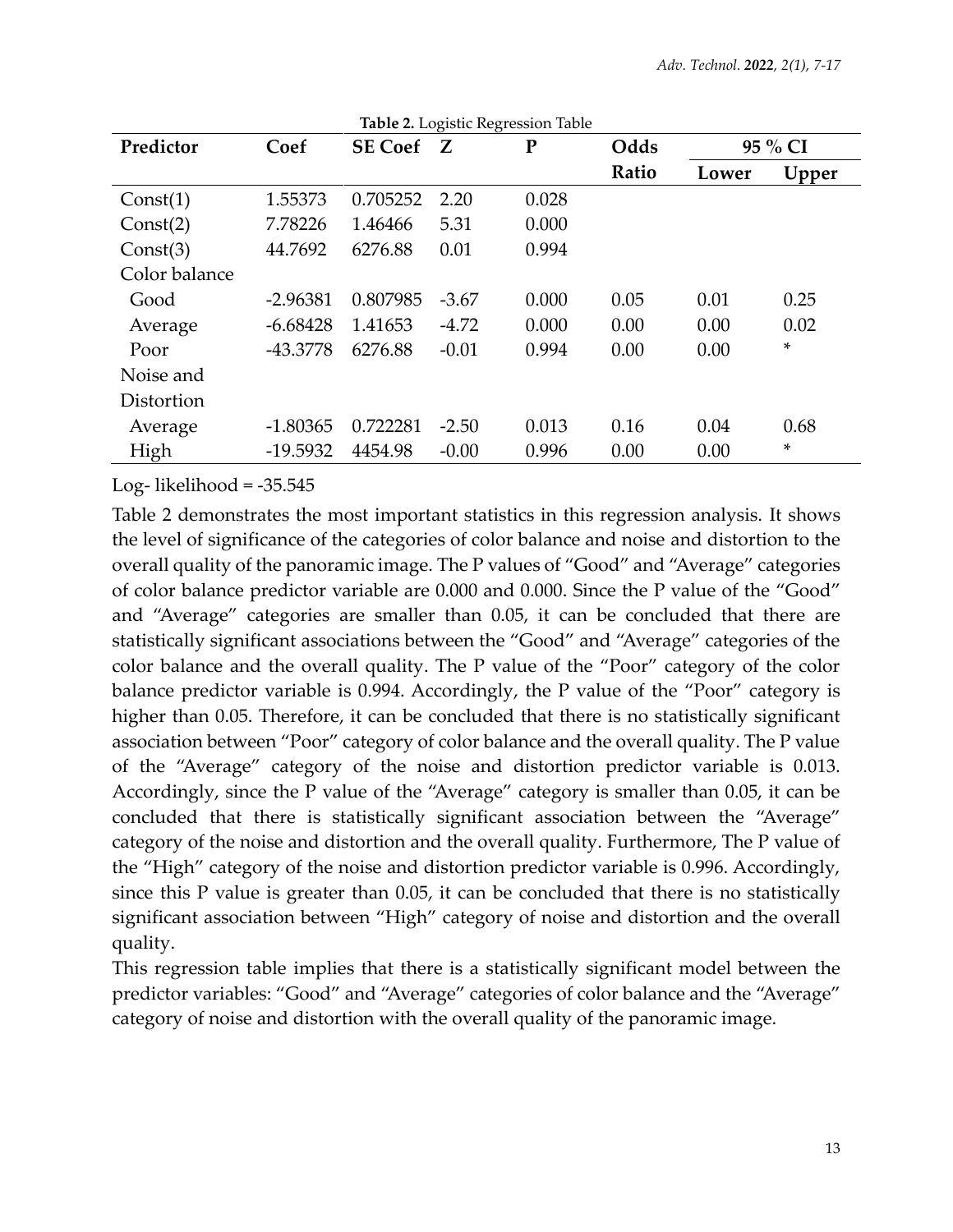| Table 3. Test of All Slopes Equal to Zero |        |         |  |  |  |
|-------------------------------------------|--------|---------|--|--|--|
| DF                                        | G      | P-Value |  |  |  |
|                                           | 71 937 | 0.000   |  |  |  |

Further to the above results, the results of Table 3 justifies that there is a predictor variable (either color balance or noise and distortion) which affects the overall quality. Since the G value of the G test is equals to 71.937 which is a large value and P value is less than 0.05 indicates that there is a significant evidence to conclude that at least one of the estimated coefficients of the predictor variable is different from zero. This implies that there is at least one of the predictor variables: color balance or noise and distortion which affects the overall quality of the panoramic images.

| <b>Table 4.</b> Goodness-of-Fit Tests |         |    |       |  |  |  |
|---------------------------------------|---------|----|-------|--|--|--|
| Chi-Square DF<br>Method               |         |    |       |  |  |  |
| Pearson                               | 8.82540 | 19 | 0.976 |  |  |  |
| Deviance                              | 9.99793 | 19 | 0.953 |  |  |  |

Table 4 shows the results of the Goodness-of-Fit Tests. It displays that both Pearson and Deviance methods of Chi-square statistics are 8.82540 and 9.99793 respectively. Further, the P values of these methods are 0.976 and 0.953. They are greater than 0.05. This reflects that there is insufficient evidence to claim that the model doesn't fit the data adequately.

| Pairs           | Number |       | <b>Percent</b> Summery Measures | Value |
|-----------------|--------|-------|---------------------------------|-------|
| Concordant 1316 |        | 84.7  | Somers' D                       | 0.81  |
| Discordant      | 50     | 3.2   | Goodman-Kruskal Gamma           | 0.93  |
| <b>Ties</b>     | 188    | 121   | Kendall's Tau-a                 | 0.46  |
| Total           | 1554   | 100.0 |                                 |       |

Table 5 demonstrates the measure of association between the response variable and the predicted probabilities. This table shows that 84.7 % are concordant pairs, 3.2 % discordant pairs and 12.1 % tied pairs. These results reflect that the predictive ability of the model is good. Similarly, the statistics of the Somers' D, Goodman-Kruskal Gamma (nearly 1.0) and Kendall's Tau-a statistics indicate a better predictive ability of the model. This implies that there is a good measure of association between response variable and the predicted probabilities.

The results of the tables 3, 4 and 5 further justify that proposed predictor variables: color balance and noise and distortion for a statistical model for the quality of panoramic images of mural paintings in table 2 fit at a higher accuracy. This accuracy can be further justified by analyzing the following logistic regression tables (Table 6 and Table 7) related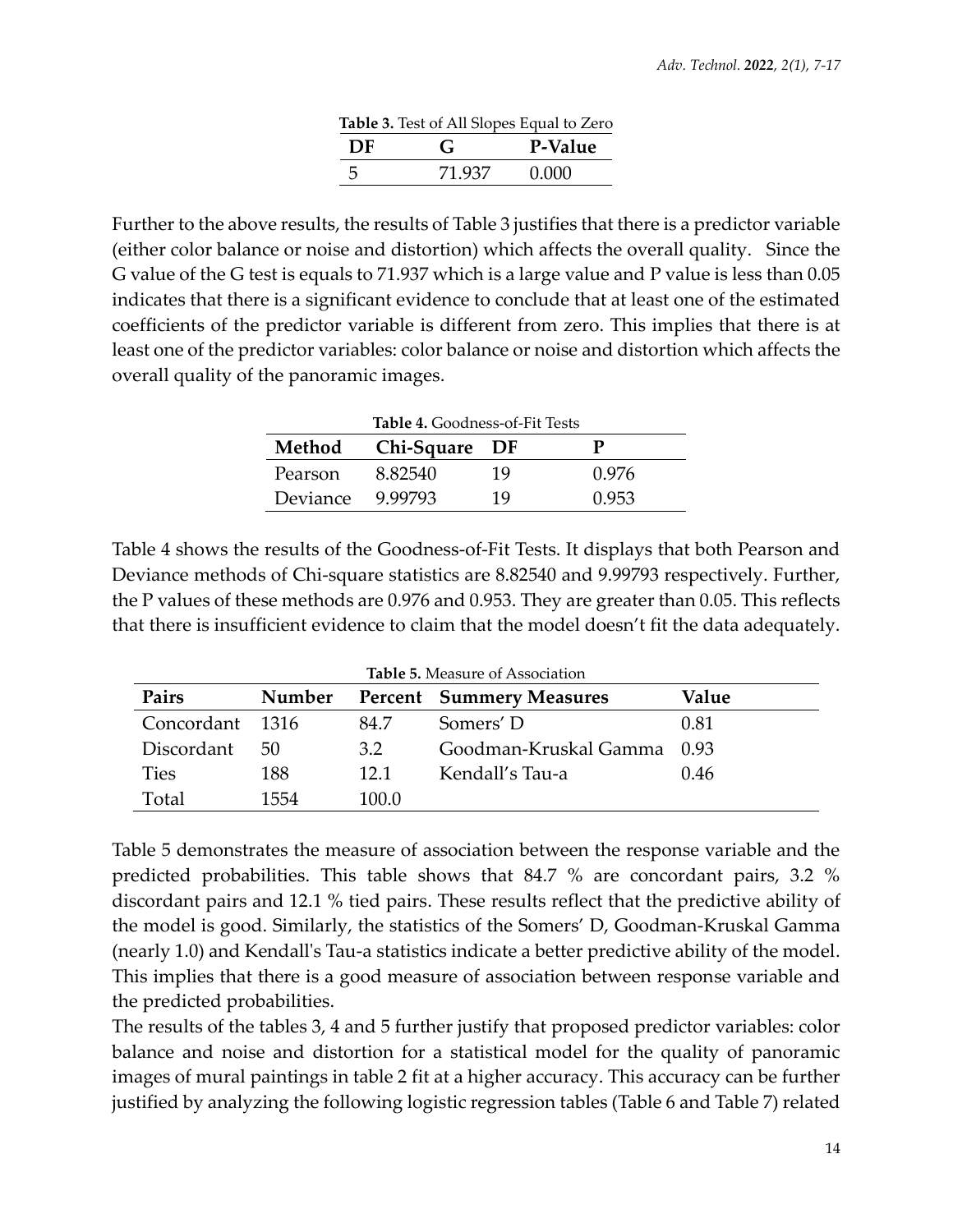| ◡<br>$\omega$ |             |                |         |       |       |         |        |
|---------------|-------------|----------------|---------|-------|-------|---------|--------|
| Predictor     | Coef        | <b>SE</b> Coef | Z       | D     | Odds  | 95 % CI |        |
|               |             |                |         |       | Ratio | Lower   | Upper  |
| Const(1)      | $-2.10231$  | 1.42105        | $-1.48$ | 0.139 |       |         |        |
| Const(2)      | 2.10230     | 1.42105        | 1.48    | 0.139 |       |         |        |
| Color balance |             |                |         |       |       |         |        |
| Good          | 1.72536     | 1.51106        | 1.14    | 0.254 | 5.61  | 0.29    | 108.53 |
| Average       | $-0.188025$ | 1.45311        | $-0.13$ | 0.897 | 0.83  | 0.05    | 14.30  |
| Poor          | $-2.08513$  | 1.56892        | $-1.33$ | 0.184 | 0.12  | 0.01    | 2.69   |
| Noise and     |             |                |         |       |       |         |        |
| Distortion    |             |                |         |       |       |         |        |
| High          | $-0.975611$ | 0.731260       | $-1.33$ | 0.182 | 0.38  | 0.09    | 1.58   |
| Too Much      | $-1.44111$  | 0.656656       | $-2.19$ | 0.028 | 0.24  | 0.07    | 0.86   |
|               |             |                |         |       |       |         |        |

to other two software tools: Photoshop and Hugin.

**Table 6.** Photoshop: Logistic Regression Table

Log-Likelihood  $= -52.615$ 

|  | Table 7. Hugin: Logistic Regression Table |  |
|--|-------------------------------------------|--|
|  |                                           |  |

| Predictor     | Coef         | <b>SE Coef</b> | Z       | D     | Odds          | 95 % CI |        |
|---------------|--------------|----------------|---------|-------|---------------|---------|--------|
|               |              |                |         |       | Ratio         | Lower   | Upper  |
| Const(1)      | $-25.5821$   | 26863.0        | $-0.00$ | 0.999 |               |         |        |
| Const(2)      | $-21.3436$   | 26863.0        | $-0.00$ | 0.999 |               |         |        |
| Color balance |              |                |         |       |               |         |        |
| Good          | 23.0328      | 26863.0        | 0.00    | 0.999 | $1.00696E+10$ | 0.00    | ∗      |
| Average       | 20.7671      | 26863.0        | 0.00    | 0.999 | 1.04486E+09   | 0.00    | $\ast$ |
| Poor          | 18.9467      | 26863.0        | 0.00    | 0.999 | 1.69215E+08   | 0.00    | *      |
| Noise and     |              |                |         |       |               |         |        |
| Distortion    |              |                |         |       |               |         |        |
| Average       | 1.92115      | 2.09863        | 0.92    | 0.360 | 6.83          | 0.11    | 417.54 |
| High          | $-0.0533333$ | 2.10786        | $-0.03$ | 0.980 | 0.95          | 0.02    | 59.03  |
| Too Much      | $-1.81660$   | 2.17684        | $-0.83$ | 0.404 | 0.16          | 0.00    | 11.59  |

Log-Likelihood  $= -33.404$ 

These tables show the level of significance of the categories of color balance and noise and distortion to the overall quality of the panoramic image. In Table 6, the P values of "Good", "Average" and "Poor "categories of color balance predictor variable are 0.254 0.897 and 0. 184. Further, P values of "High" and "Too Much" categories of noise and distortion variable are 0.182 and 0. 028. It can be concluded that there are no statistically significant associations between any of the categories of the color balance or noise and distortion and the overall quality, since all the P values except one category (*for Too Much noise and distortion*) are higher than 0.05. In table 7, the P values of "Good", "Average" and "Poor "categories of color balance predictor variable are 0.999, 0.999 and 0.999. Further, P values of "Average", "High" and "Too Much" categories of noise and distortion variable are 0.360, 0.980 and 0.404. Since all the P values are higher than 0.05, it can be concluded that there are no statistically significant associations between any of the categories of the color balance or noise and distortion and the overall quality. Accordingly, when we compare the three logistic regression tables related to new software and other two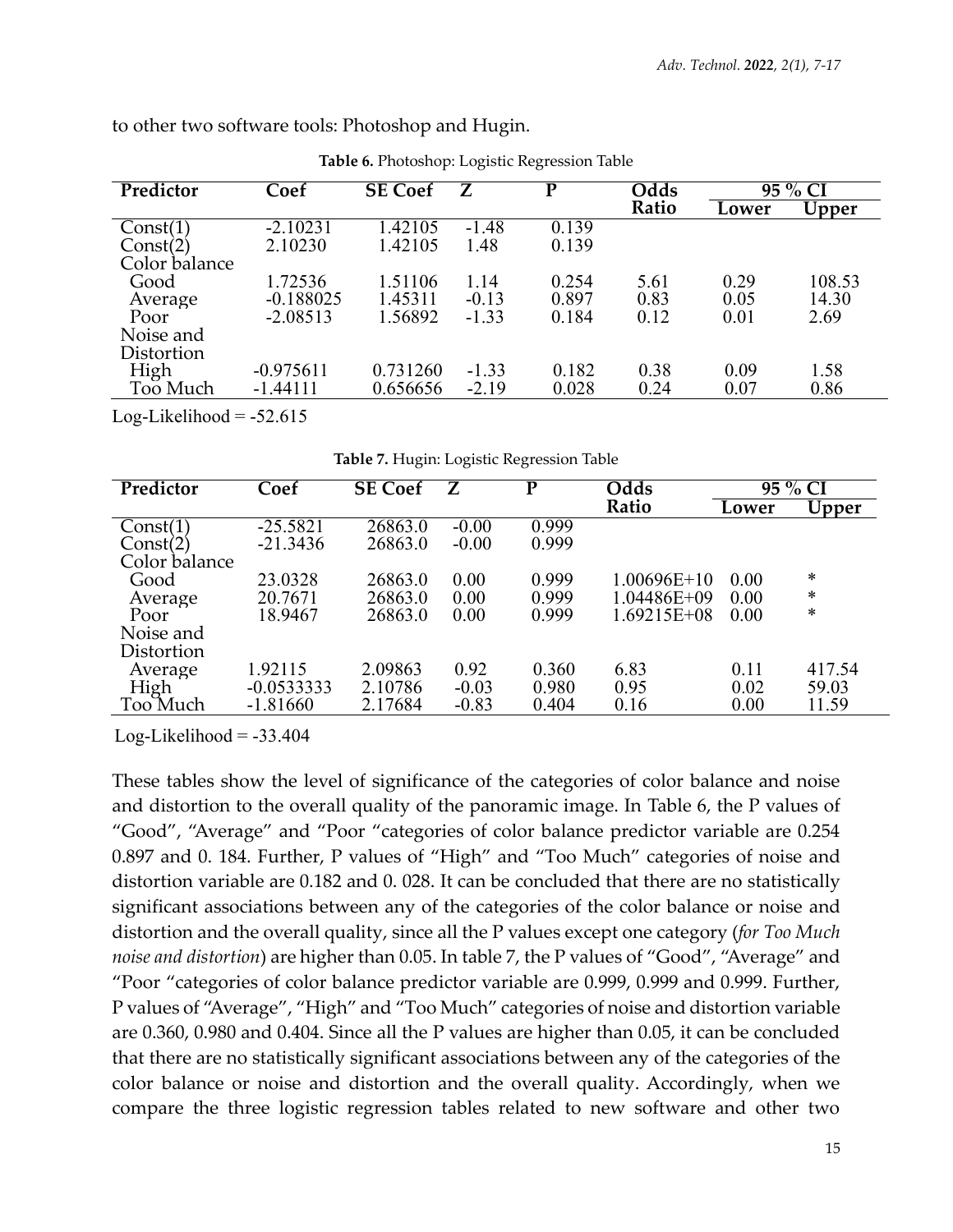software tools, it will further justify that only the logistic regression table which was obtained through novel method confirms that the proposed predictor variables: color balance and noise and distortion for a statistical model for the quality of panoramic images of mural paintings in Table 2 fit at a higher accuracy.

## **Conclusion**

Authors can give a clear justification of confirming initial two objectives: finding the attributes of visual quality of panoramic images and to propose predictor variables for a statistical model for the quality of panoramic images of mural paintings. In this research, the selected mural paintings were in different shapes in terms of mural painting types and the complexity of the contents. Some of them were situated in the ceilings of the temple and other were on the walls of the temple. The orientations were also different as some of them are vertical shapes and some of them are horizontal shapes. There were some murals which depict several objects and some with an individual object. Accordingly, one implication of this research is that the conclusion is valid for any type of mural paintings. Further, there is another implication regarding the image capturing process. A deeper concern should be given regarding the required amount of overlapping between two consecutive image components and to keep the parallelism between the camera and the object to ensure a minimum noise and distortion and the maximum level of color balance. As a future enhancement, this research can be done for 3D artifacts and observe whether there are different set of quality attributes and predictor variables in 3D context. Moreover, the authors are planning to apply this research for several 2D artifacts in other traditional temples in Sri Lanka and observe the results of subjective evaluation as a future enhancement of this study. Finally, it is evident that the research discloses two objectives: finding the attributes of visual quality of panoramic images and proposing predictor variables for a statistical model for the quality of panoramic images of mural paintings have been successfully achieved.

## **Conflicts of Interest**

The authors declare no conflicts of interest.

## **References**

- [1] P.G. Engeldrum, A framework for image quality models, *Journal of Imaging Science and Technology*, **1995**, 39, 312–318.
- [2] T. J. W. M. Janssen. Computational Image Quality, PhD thesis, Technische Universiteit Eindhoven, **1999**
- [3] A. Granados, V. M. Pelayo and J. R. Arillo, Automatizing chromatic quality assessment for cultural heritage image digitization, [Online] Available at https://doi.org/10.3145/epi.2019.may.05
- [4] P.D. Burns, Image Quality Concepts*, Handbook of Digital Imaging*, John Wiley and Sons, Ltd., [Online] Available at [https://onlinelibrary.wiley.com/doi/full/10.1002/9781118798706.hdi004,](https://onlinelibrary.wiley.com/doi/full/10.1002/9781118798706.hdi004) **2015**
- [5] D. M. Chandler, Seven Challenges in Image Quality Assessment: Past, Present, and Future Research,  *International Scholarly Research Notices*, **2013**, Article ID 905685, 1- 53.